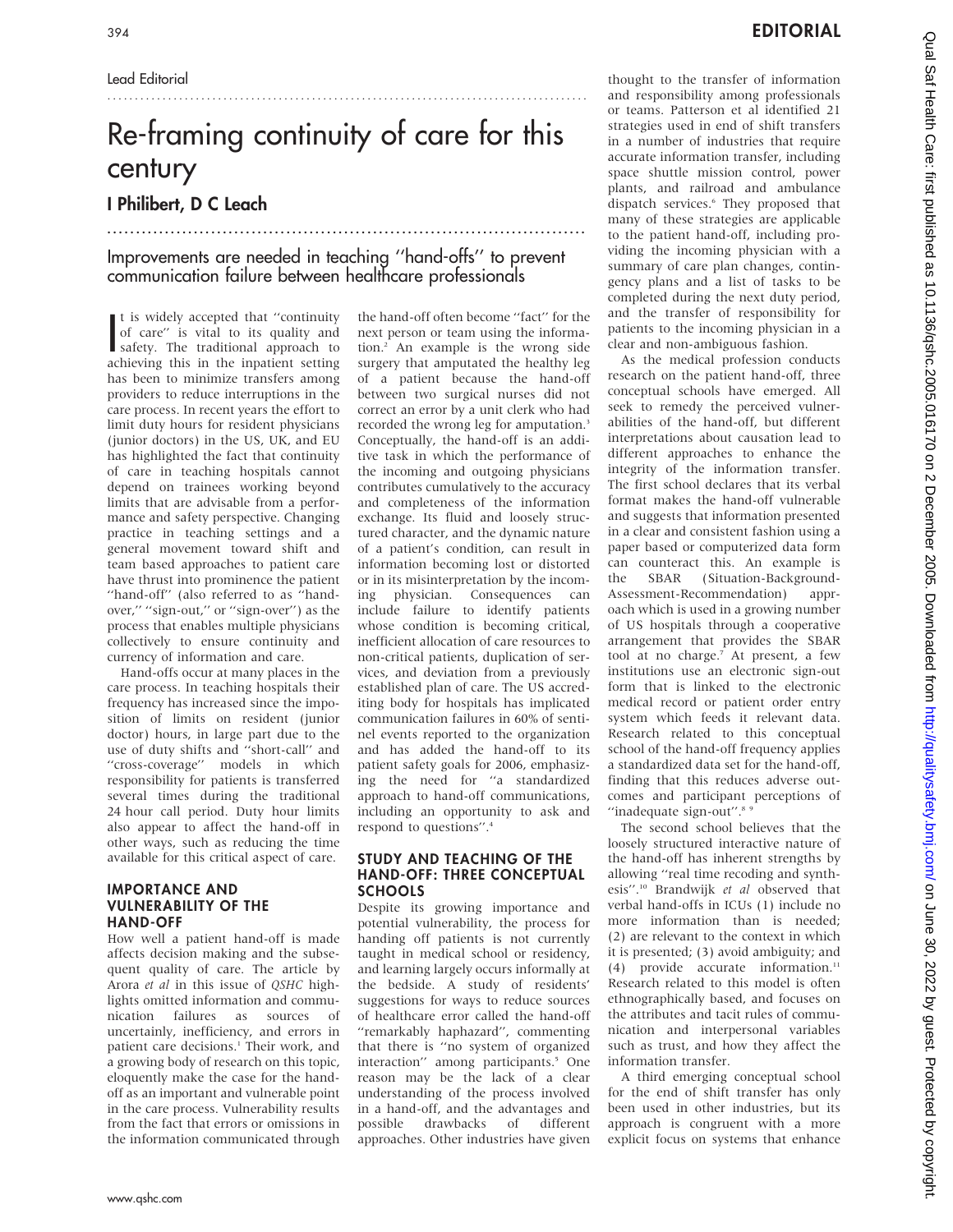patient safety by facilitating error detection and recovery. This school views the hand-off as an opportunity to reassess the information and practices from the prior period, with the incoming and outgoing team collaborating to detect errors and discrepancies. An example is in-flight management for NASA's space shuttle, which relies on verbal hand-offs to transfer control at the end of each ground team's shift. These transfers explicitly seek to identify and correct potential errors in the outgoing team's assessment of the status of the shuttle, with eight of 75 questions routinely asked serving solely to identify errors in the information used in flight management.<sup>12</sup>

Adding to the diversity of the approaches to studying the hand-off, there may also be conceptual differences about the role of the hand-off in the ongoing management of patients. Other terms for the hand-off include ''signouts'', ''sign-overs'', and ''hand-overs''. There is an emergent understanding that underlying the different terms are differences in the approaches used to manage care over the 24 hour day (I Philibert, unpublished data, 2005). "Sign-out" and "sign-over" are used in settings where a "day" provider or team transfers care to an evening or night shift. Common patterns include shortcall or night float. The underlying concept is that patients are moved from an active period of therapeutic management to a ''holding phase'' until the return of their regular provider. The physician accepting the sign-out has a mandate to deal with emergencies, but planning and execution of care are largely suspended. In contrast, underlying the terms ''hand-off'' and ''handover'' is a concept of 24 hour, 7 day continuous management of the patient, with the physician accepting a ''handoff'' fully empowered to manage all aspects of patient care. A common setting where this is used is the intensive care unit where management of patients cannot be put on hold. The distinction between ''hand-off'' and "sign-out" has carried over into studies of information transfers under shortcall and cross-coverage schedules.<sup>8</sup> It has also been incorporated into the emerging curricula used to improve teaching of the hand-off, with some including explicit instructions for how (and when not) to sign out diagnostic studies and the reporting of the results in a "short-call" situation.<sup>13</sup>

### FACILITATING LEARNING AND IMPROVEMENT IN THE HAND-OFF

The patient hand-off has emerged as an important element in the patient care process, worthy of the focus of research-

ers and medical educators. At the same time, different perceptions of the role of the hand-off in the ongoing management of care, and differences in the theories about what constitute important vulnerabilities, have led to diversity in the approaches for how it is studied and taught. Transcending the particular school of research and teaching of the hand-off could assist in overcoming potential trade-offs between approaches. For example, in selecting between a traditional verbal hand-off and the use of an electronic supported data format, a disadvantage of electronically linked systems is the inability to tailor data to the critical data elements for the given patient. A more serious drawback is not part of the electronic system, but can result when it is used to replace the interactive verbal communication during the hand-off, with studies showing that electronic systems cannot substitute for successful face-toface communication.<sup>1 14</sup> This finding is important as teaching institutions are looking for time efficient approaches to transfer care under the limits imposed on the hours of residents and, in some nations, all practitioners. It is echoed in the comments by the interns in the study by Arora et al that the hand-off should occur face-to-face, and in its summary of problems.<sup>1</sup>

The discussion about the benefits and vulnerabilities of a verbal, dynamic, interactive hand-off versus an approach supported by consistent data mirrors the larger debate in the medical profession about the circumstances in which medical professionals should use judgment and when, in the consensus of experts, discretionary judgment should be taken out of the equation. Given that the information underlying the patient hand-off is characterized by uncertainty and ambiguity, this debate does not have an easy resolution when applied to the hand-off. Practical wisdom in a highly regimented discipline such as aviation tells us that, when standard operating procedures do not work, conversations to explore effective strategies may be beneficial (W Rutherford, personal communication, 2005).

This wisdom could be applied to medicine, with curricula related to the hand-off explicitly including instruction on when and how to use discretionary judgment and transcend the information in regimented data sets designed to support the hand-off. Teaching the hand-off may also benefit from a more explicit teaching of the expectations and values underlying its purpose in the management of care. This repeats the question raised by Gardner and colleagues<sup>15</sup> in their examination of professional development in two disciplines:

''Why is it that experts primarily teach techniques to young professionals while ignoring the values that have sustained the quests of so many creative geniuses?''

Researchers and experts in the health professions and in other industries are accumulating knowledge related to the transfer of information and responsibility among practitioners and teams. At present, learning across these efforts may be impeded by the lack of ongoing discourse and sharing between the various approaches to studying the hand-off and the different theories about the sources of its vulnerability. Findings from the three schools of study of the hand-off and the knowledge from other industries applied collectively will contribute to our understanding of this important process and to improvements in teaching and practice. At present, the diverse communities doing this work do not communicate to any significant extent. What may be helpful is a forum in which researchers and educators representing the different schools can share findings and engage in dialogue to advance research and education, combining the best of all approaches. This could contribute to more rapid accumulation and dissemination of new knowledge, and more timely development of approaches for teaching the hand-off. The ultimate benefits would greatly exceed the time and costs that would be devoted to such an endeavor. In addition to the important benefits for patient safety and reduction of anguish for patients and their families as their care is more closely and explicitly coordinated, there could be reductions in cost and length of stay.

Qual Saf Health Care 2005;14:394–396. doi: 10.1136/qshc.2005.016170

Authors' affiliations ...................... I Philibert, D C Leach, Accreditation Council

for Graduate Medical Education, Chicago, IL, USA

I Philibert, Department of Health Management and Policy, College of Public Health, University of Iowa, USA

Correspondence to: Ms I Philibert, Accreditation Council for Graduate Medical Education, 515 North State Street, Suite 2000, Chicago, IL 60610, USA; iphilibert@acgme.org

IP and DL are employed by the Accreditation Council for Graduate Medical Education, the organization that develops and enforces educational standards for more than 8000 accredited residency education programs. IP is completing doctoral dissertation research on the patient hand-off in the Department of Health Management and Policy, College of Public Health, University of Iowa.